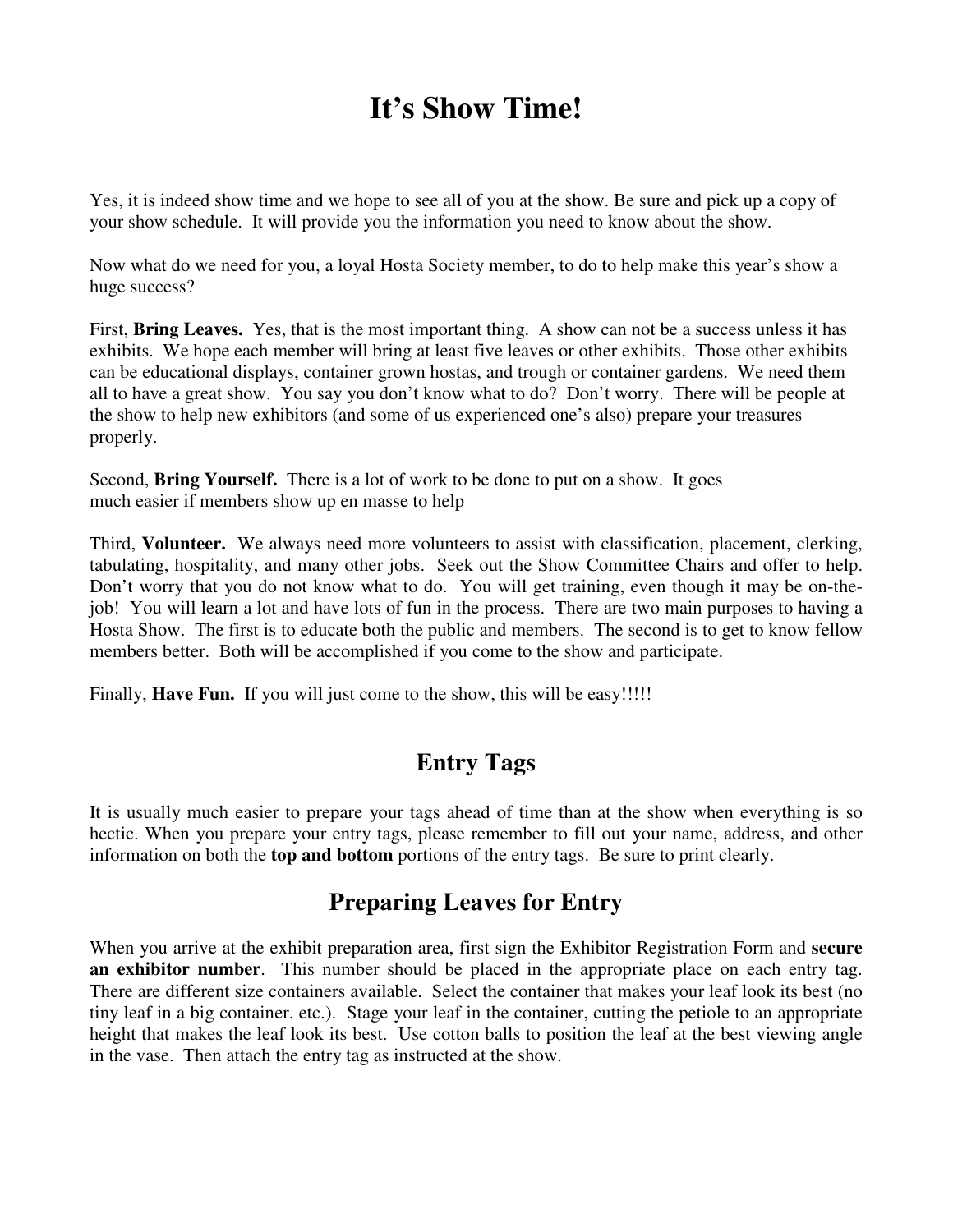### **Classifying Your Hosta Leaves Correctly**

Hosta leaves must be classified by both **section** (size) and **class** (color and pattern). This information is placed on the entry tag when you enter your hostas in a show. Many people feel intimidated in trying to determine just which section and class their hosta leaves belong in. However, it is easy.

 The American Hosta Society provides a **Hosta Show Classification List** which is prepared and maintained by our own George Schmid. The list provides the correct classification data for all **named and registered** hosta cultivars. This list is available on the American Hosta Society Web Site, www.americanhostasociety.org. (After accessing the site, place your cursor on Show Judging.) The list provides not only the show classification data for all named registered hostas, it also provides the registered leaf length and width data for each. This information can help you to determine if your leaf is mature size-wise.

If you do not find your named hosta on the list, it probably means that your hosta is not registered. In that case, you would exhibit it in the non-registered hosta section, Section XII and the class would simply be the first letter of the hosta name.

If you don't have access to the internet, there will be copies of the Hosta Show Classification List available for your use at the show.

### **Selecting Leaves for the Show**

This is probably the most important step. First, study the Show Schedule and the AHS Point Scales for Judging printed in the schedule for each division. The Point Scales are the attributes that the judges use to evaluate a leaf or any other type of exhibit. By being familiar with the Point Scales, you will be better prepared to select leaves that will score well in the show. The schedule also provides all the specific rules that apply to any given division. If a leaf or other exhibit does not meet the requirements for the division of if the exhibit has significant flaws based on the point scale attributes, then it is best not to select that particular specimen.

All of the above having been said, if you have a leaf that is pretty and that you think will be of interest to the show public, **bring it anyway**, even if you know it might not win a ribbon! A hosta show is primarily for education.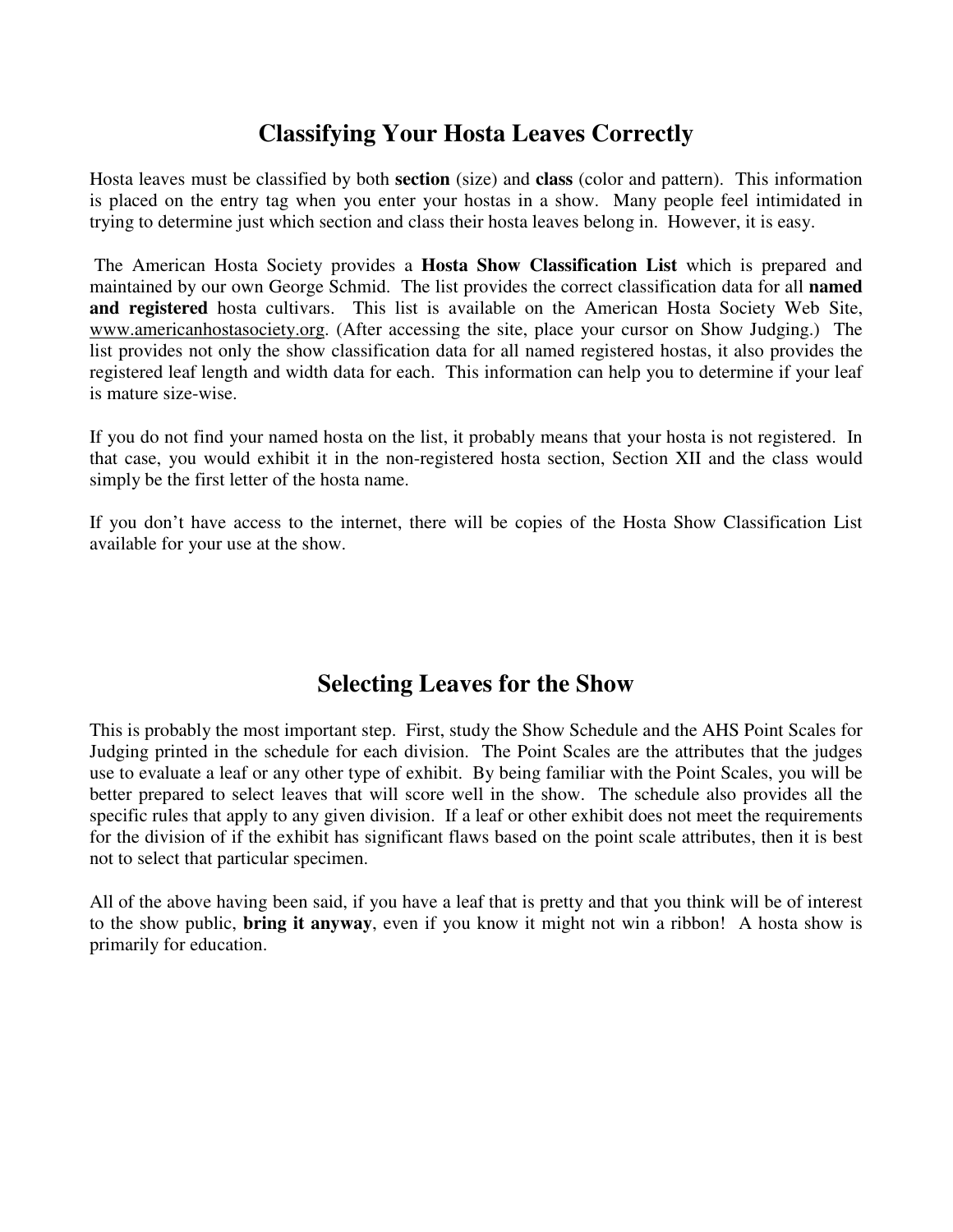### **Cutting and Grooming Leaves**

Leaves are best cut early in the morning or late in the afternoon. Evaluate your leaves as best you can a few days prior to the show and tentatively select the ones you would like to bring to the show. Leaves may be cut several days prior to the show but the later you cut them, the fresher they will be. The petiole (leaf stem) should be cut as long as possible. You can remove excess length later during preparation of the exhibit for show. A sharp knife should be used to make a clean cut. After cutting, hold the leaf up to the light to further inspect for major holes, damage or other large flaws that you may have missed. If significant flaws are found, you may want to select another leaf.

After cutting the leaves, place them in cool water in a cool place out of strong sunlight and drafts. This will help to keep your leaves fresh for the show.

Specimen cleanliness is the first attribute that a judge notices. Take care to properly clean leaves of all exhibits prior to entering them in the show. An entry should have no dirt or other debris, insects, or spider webs anywhere on the leaf surface or on the petiole. Pay particular attention to the point where the leaf meets the petiole where trash often becomes lodged.

Carefully wash the leaf in cool water but do not scrub. A very mild dish detergent may be used to help dislodge dirt from the leaf surfaces. Often on smooth surfaced leaves, you only have to gently swish the leaf in the water and the dirt falls off. On leaves with quilted surfaces, you may use a moistened Q-Tip, small soft paint brush, or a cotton ball to remove dirt from the valleys and creases. Be very careful not to damage the leaf surface in any way. Be sure to rinse leaves if detergents are used to clean them.

Blue leaves are especially hard to clean and prepare for show because the delicate glaucous coating on the leaves is easily damaged. Be very careful when cleaning those blue leaves. On blue leaves with very rough surfaces, it is almost impossible to remove all the dirt without causing damage. The judges would prefer a little dirt than damaged surfaces in this particular case.